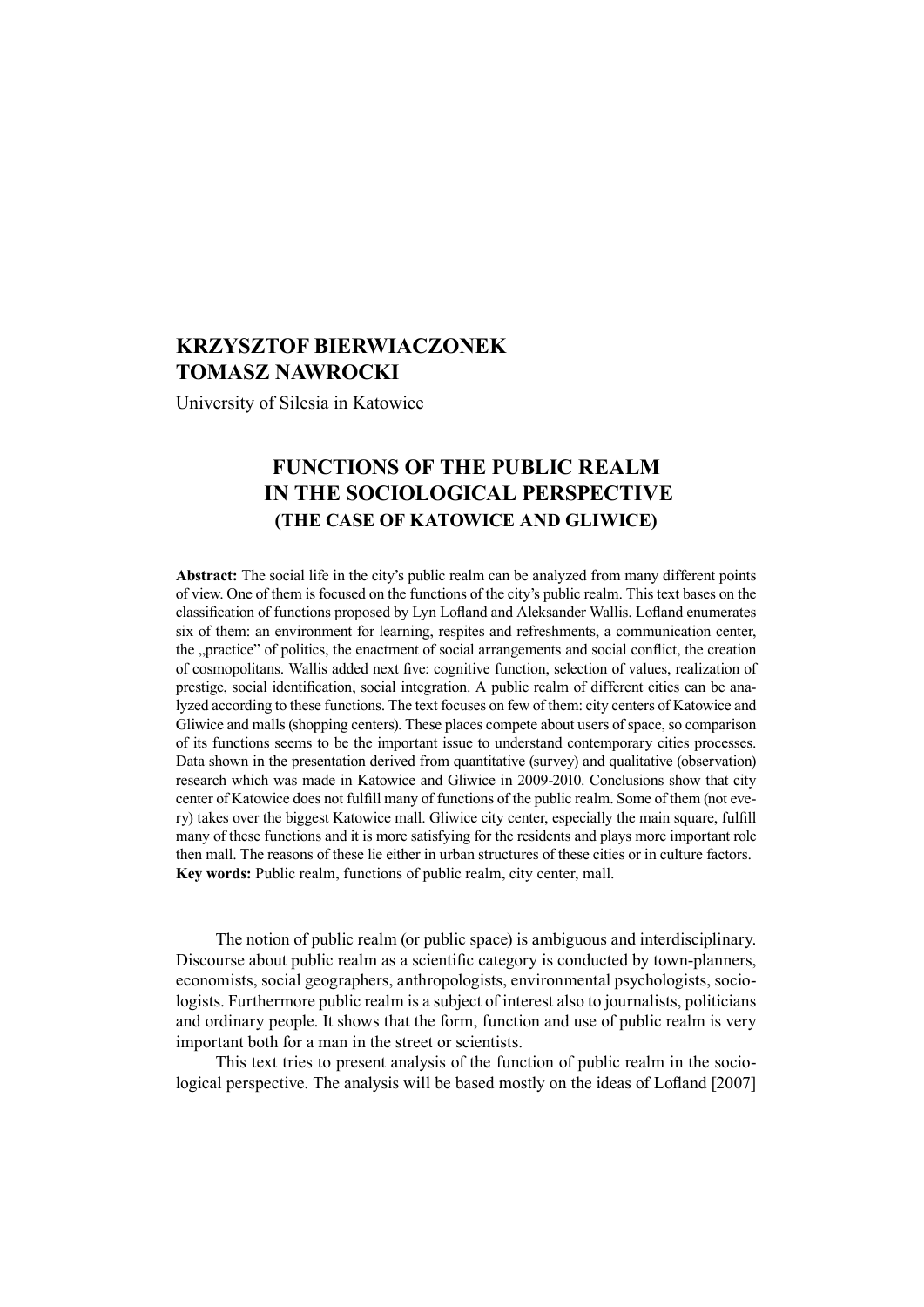and Wallis [1977]. The empirical point of reference exemplifies chosen public realms in two Upper Silesian (Poland) cities: Katowice and Gliwice.

## **1. Theoretical issues**

There is not enough place in the empirical kind of text to present multithreaded aspects of the theory of public realm. So only some crucial information will be indicated here. The main point of reference constitutes Lofland's theory so it is worth to quote her definition of public realm:

"The public realm is constituted of those areas of urban settlement in which individuals in copresence tend to be personally unknown or only categorically known to one another. Put differently, the public realm is made up of those spaces in a city which tend to be inhabited by persons who are strangers to one another or who "know" one another only in terms of occupational or other nonpersonal identity categories (for example, bus-driver, customer)" [Lofland, 2007, p. 9]

Such understanding indicates that public realm is a place of interaction, at least visual, with other unknown person. Although, of course, among unknown people we can meet some friends, relatives, colleagues, neighbors. The existence of public realm is the condition which differ, according to Lofland, cities from other settlement forms.

Public realm is also different from another type of space: private realm which "is the world of household, friend and relatives networks" [*ibidem,* p. 10] and parochial realm which is "the world of neighborhood, workplace or acquaintance networks" [*ibidem,* p. 10]. Such understanding shows that private realm is this one which belongs to individuals. Lofland does not use here the law criteria. It allows to include shopping centers (malls) as a part of public realm what is crucial for latter analysis.

The definition of public realm proposed Lofland is generally accepted in this text. But it is worth to indicate some other characteristics of it which are important from the sociological point of view.

- 1. Public realm is a place of "making something known to the other" [Marody, Giza-Poleszczuk 2004, p. 274]. It allows to "publicly reveal knowledge, intentions and feeling either in the way of behaviour (or acting) or linguistic communication. It constitutes co-knowledge, co-intentions and co-feelings" [*ibidem,* p. 268]. Because of it public realm is one of the conditions which create public sphere [*ibidem,* p. 274];
- 2. Public realm should be accessible for everyone who wants to stay there [*ibidem*, p. 274]. It allows to make unplanned interaction with known and unknown persons. But the accessibility of space must be considered in five dimensions:
	- $\bullet$  physical existence of physical borders or obstacles (like fence or wall);
	- social existence of social rules which do not allow to stay in the public realm (because of being a part of the enemies group for example ethnic minorities or football fans);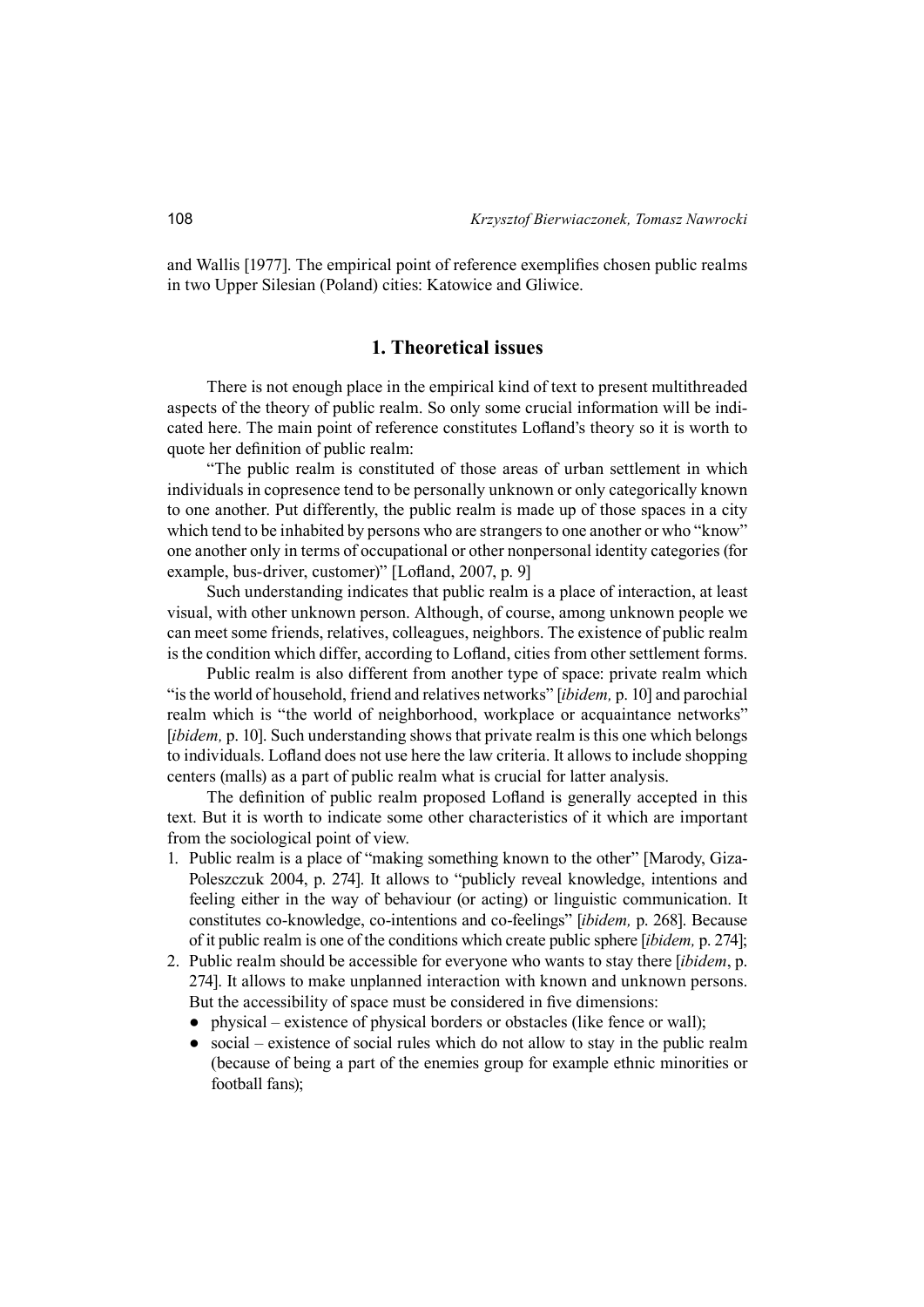- $\bullet$  symbolic existence of the cultural code which exclude some people;
- discussion and acting existence of such situation which are not allowed for everybody;
- information existence of the mechanism of making some information unavailable.
- 3. Public realm is under control. It could be either public (make by local or regional institutions) or private actors control. Today it is hard to say that control is held on city's community. It works rather by "overlapping spheres constituting, for example, different socioeconomic, gender and ethnic groups" [Ercan 2010, p. 24] and public actors, as well.
- 4. Public realm should serve to public goods and, because of it, should be inclusive. But nowadays is not so obvious. Particular public realm could give profits to private actors (for example the owners of shops or cafes located nearby market square) or commercial place (private from the law point of view) could give profits to city's community (for example shopping center which organizes some cultural event). In this case private space is getting public.
- 5. Public realm influences culture identity. There are three trends, according to Sharon Zukin, which create such identity nowadays: going from local to global image of the cities, from public to private institutions and from homogeneity to heterogeneity [Zukin 2008, p. 24].
- 6. Public realm must be safe. People use places where they feel safe and avoid dangerous ones. But a total safety in public realm is impossible to achieve. When the public realm is being used it makes some risk of unpredictable situation, meeting disliked people, *etc.* So public realm generates mild fear [Lofland 2007, p. 243] of some surprising situation, meeting, visual aspect of place.
- 7. Public realm should be legible and understandable. The meanings of this characteristics underlined Kevin Lynch and linked it with imageability. This feature is important both for whole city and particular places. They should include distinguished and intelligible signs. They communicate what kind of place it is and which category of people are welcome or not welcome there. [Carr *et al.* 1992, p. 188-190].

Features mentioned above make the public realm more precisely defined, but they are not all. Although from the sociological perspective it seems to be not so important whether space (or place) is private or public, commercial or civic, open or closed but the character of public realm is determined by users [Hajer, Reijndorp from Carmona *et al.* 2008, p. 58]. The clue of public realm is possibility of acting and sharing this space with other people [Worpole, Knox from Carmona *et al.* 2008, p. 58]. So the crucial feature of public realm is possibility of "meeting people and engaging in accidental relationships, making short conversation, agreeing or disagreeing with others, overvaluing private problems and undervaluing public ones" [Bauman 2000, p. 28].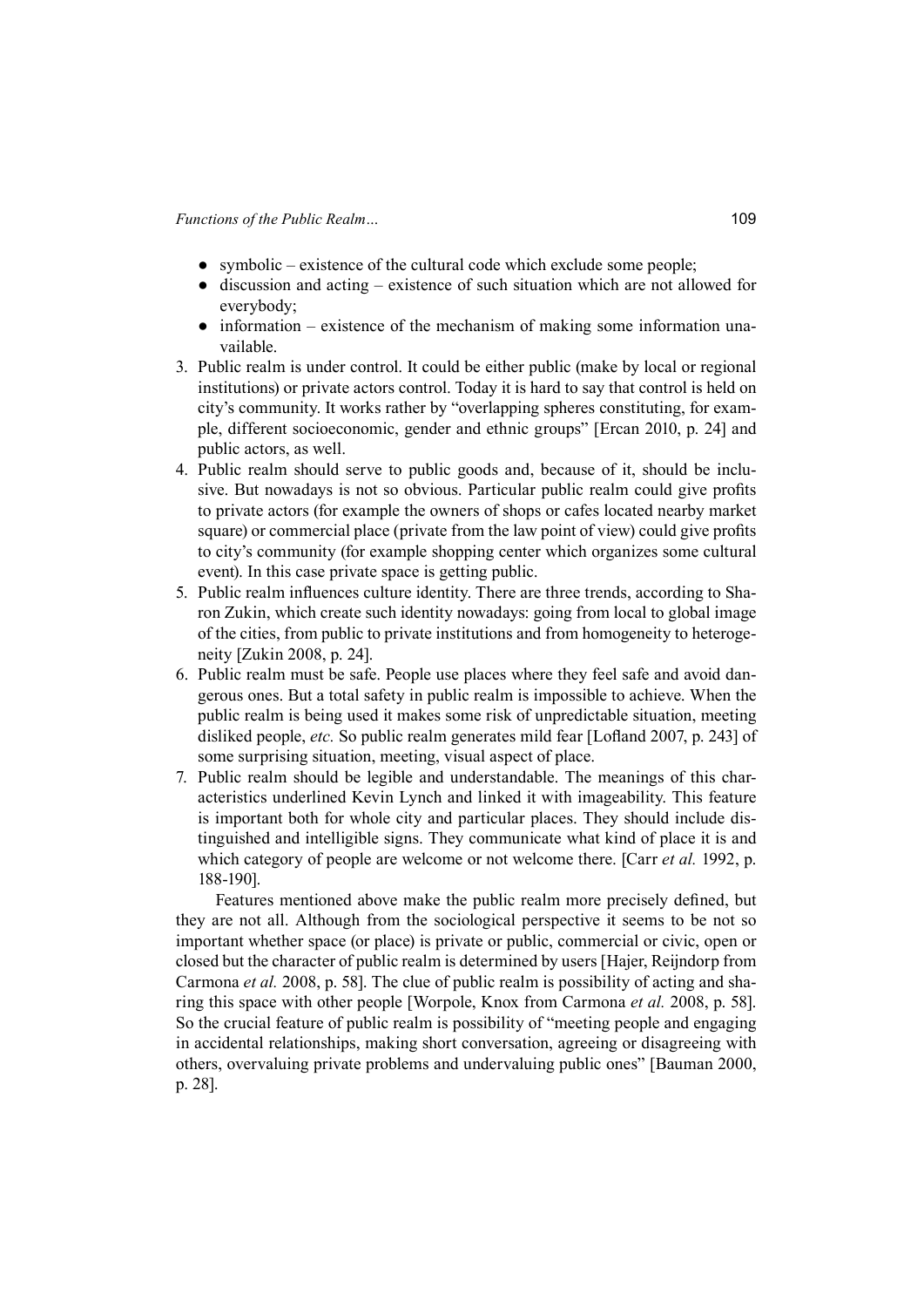### **2. Methodological background**

Empirical analysis of public realm bases on sociological research made in Gliwice and Katowice in 2009-2010<sup>1</sup>. The recognition of social function of the public realm was one of the aim of the research. Choosing Gliwice and Katowice was conditioned by three main factors:

- 1. The key (economical, scientific, cultural) role which these cities play in the Upper Silesia conurbation.
- 2. Comparable number of inhabitants (196,000 in Gliwice and 308,000 in Katowice in 2009).
- 3. Comparable city center structures with main street(s) created in the end of XIX century, market squares (but there is a difference: Gliwice has old traditional, medieval market square and Katowice market square comes from XIX century) and big shopping center (mall) located nearby city center ("Forum" in Gliwice and "Silesia City Center" in Katowice). In the research the rule of methodological triangulation [Konecki 2000, p. 20] inside the widely understood culturalistic paradigm of the sociology of the city was used. [Jałowiecki, Szczepański 2002, pp. 21-23, Majer 2010, pp. 95-99].

Three main research techniques were used:

- 1. Personal schedule-structured interview with 250 respondents in each city. Quota sampling was used. Interviews were made in May and June 2010.
- 2. Qualitative interview with 28 experts: architects, historians, university teachers, local authorities *etc.* Interviews were made in 2010.
- 3. Systematical participant observation of the chosen place of public realm: market squares, main street in the city center, shopping centers and cemeteries (understood as a sacrum public realm; this text will not include analysis of cemeteries). The observation was made from October 2009 to September 2010. During this time 667 observation in the city centers (divided into market squares and streets) and 320 in shopping centers were made. One unit of observation lasted 1 hour, except night observation which lasted 30 minutes. Observations were made in different hours and days. During observations we concentrated on demographical and status characteristics of people who were in the public realm, their typical and untypical activities, types of interaction. Because of variety form of social behavior and rather big area under observation not every aspects of social life in public realm were able to notice. Analysis of gathered data shows that observers often noticed rather untypical situation then typical one. In spite of this fact data which were gathered give full view of the social uses of the place (Figures 1 and 2 on coloured insert, pp. 7-8).

According to gathered data we can make the analysis of the functions of market squares, streets and shopping centers in the sociological perspective.

<sup>&</sup>lt;sup>1</sup> Research "Public realm in the Silesian cities. The case of Katowice and Gliwce" was funded by Ministry of Science and Higher Education as a grant N N116 230736 (project manager Krzysztof Bierwiaczonek, prarticipants: Barbara Lewicka and Tomasz Nawrocki).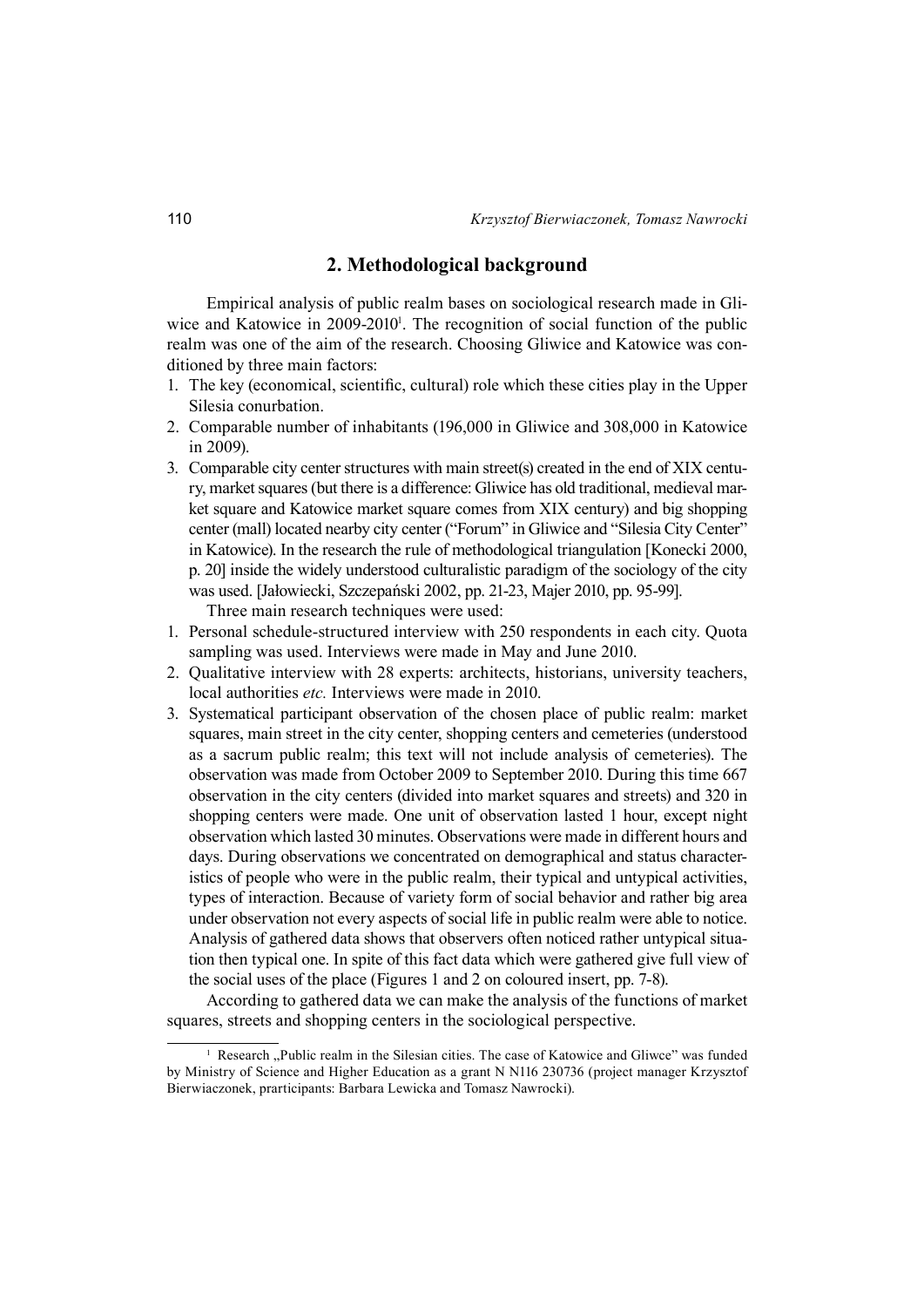#### **3. Functions of public realm – empirical analysis**

Functions of public realm can be defined and divided in many different ways. This part of text bases on typology made by Lofland and Wallis. Lofland enumerates six functions of public realm: an environment for learning, respites and refreshments, communication center, the "practice" of politics, the enactment of social arrangements and social conflict, the creation of cosmopolitans. [Lofland 2007, pp. 232-244] Wallis  $[1977, pp. 210-216]$  writes about five social functions of city centers: selection of values and making decisions, cognition processes, social realization of prestige, social identification and social integration. Although Wallis indicated them as functions of the city center, they can also be adopted to analysis of public realm.

First of all, as an introduction to the main analysis, data from the survey which show the social perception of the main functions of the chosen public spaces in Katowice and Gliwice will be presented. Here, respondents could choose the main functions from the list which included more traditional understanding of functions of public space (rather space then realm) [see Jałowiecki, Szczepanski 2002, pp. 382-387; Wolaniuk 2008, pp. 291-29] (Table 1).

General view of this data shows the similarity in the social perception of functions of main streets in both cities and shopping centers. Generally we can say that main streets play mostly commercial and service role. Additionally, Zwycięstwa street fulfill administrative role because of the location of the town hall at the street. The same functions – commercial and service play malls. These functions are stronger perceived by respondents – it is obvious that malls are places of shopping and services. Respondents indicated additionally that shopping centers are places of entertainment and consumption and Silesia City Center is also a place of social integration (for 15,5%). So streets in the city center have to compete with malls as a place of commerce and service. And it seems – according to data – that streets (or widely – city centers) rather lost this competition. But of course streets can have (and have) more functions (for example transport or administrative) than shopping centers.

The interesting differences are noticed in the social perception of market squares in Katowice and Gliwice. Market square in Katowice is mostly a place of transport (there are tram-stop nodes), commerce (there are two socialist shopping centers) and administration (nearby there is a town hall). Gliwice play rather cultural, entertainment, integration, recreational and consumption role. So it can be concluded that Katowice market square is rooted in the industrial era which is reflected by traditional functions. Market square in Gliwice has transformed from traditional functions to postindustrial ones, rather symbolic, cultural and integration than transport or administrative. At least such functions of these places are perceived by inhabitants.

Data present some characteristics of the researched places but do not show many of the functions of public realm. Coming back to functions of public realm in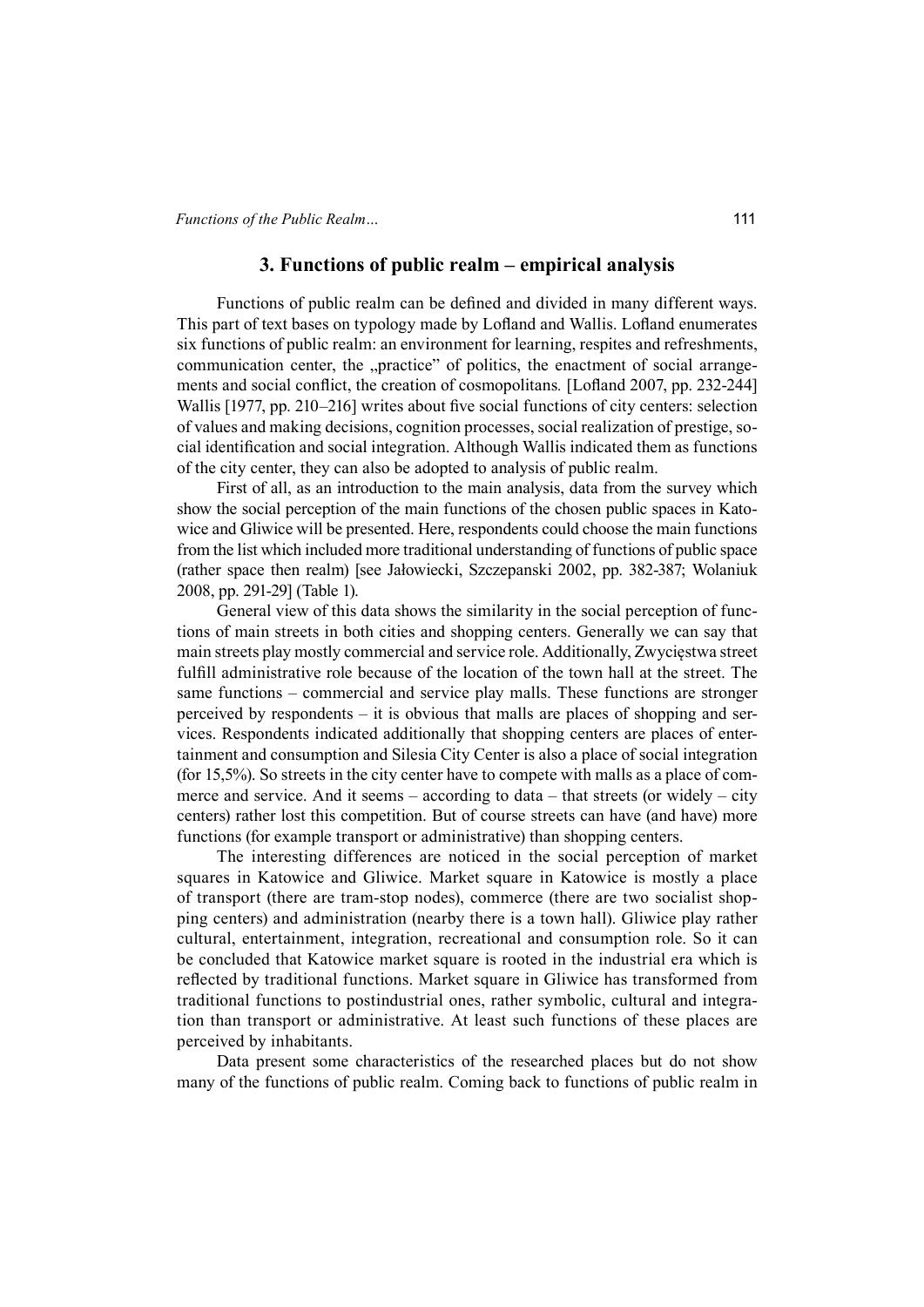#### Table 1

|                    | Gliwice          |                      |            | Katowice         |                  |                                    |  |
|--------------------|------------------|----------------------|------------|------------------|------------------|------------------------------------|--|
| Function           | Market<br>square | Zwycięstwa<br>street | Mall Forum | Market<br>square | 3 Maja<br>street | Mall Silesia<br><b>City Center</b> |  |
| Commercial         | 20,6             | 71,1                 | 91,2       | 53,8             | 72,6             | 92,2                               |  |
| (retail)           | 17,4             | 69,1                 | 58,8       | 25,3             | 48,8             | 53,5                               |  |
| Service            | 51,8             | 3,2                  | 10,4       | 20,1             | 7,7              | 6,9                                |  |
| Cultural           | 33,2             | 8,4                  | 8,4        | 4,8              | 9,3              | 9,8                                |  |
| Recreational       | 45,7             | 4,8                  | 30,0       | 8,8              | 15,3             | 41,2                               |  |
| Entertainment      | 9,3              | 41,8                 | 0,4        | 36,5             | 10,9             | 0,4                                |  |
| Administrative     | 34,4             | 4,8                  | 5,6        | 12,0             | 14,5             | 15,5                               |  |
| Social integration | 0,8              | 25,3                 | 1,6        | 63,1             | 27,8             | 3,3                                |  |
| Public transport   | 32,0             | 9,6                  | 22,4       | 4,0              | 35,9             | 27,8                               |  |
| Consumption        | 1,6              | 0                    | 0,4        | 0,4              | 0,8              | 1,6                                |  |
| Religious          | 22,7             | 17,7                 | 2,0        | 11,2             | 8,1              | 3,7                                |  |
| Representative     | 3,6              | 9,6                  | 0          | 10,4             | 0,8              | 0,4                                |  |
| Political          | 0,8              | 0,4                  | 0,4        | 0,4              | 0,4              | 0,8                                |  |
| Other              |                  |                      |            |                  |                  |                                    |  |

Functions of chosen public space in the social perception in Katowice (n-250) and Gliwice (n-250) (data in %, respondents could indicate three answers in each type of public realm)

Source: *Research Public realm in the Silesian cities. The case of Katowice and Gliwce (project man*ager K. Bierwiaczonek, prarticipants: B. Lewicka and T. Nawrocki) (Tables 1 and 2).

the Lofland and Wallis understanding, data that come from survey or observation research will be used. The analysis will have synthetic character (without a lot of quantitative data).

- 1. **An environment for learning** this function according to Lofland statements is connected mainly with childhood. She stated that children learn to make the relationships with other people, look for help, feel comfortable between strangers [Lofland 2007, p. 232]. Lofland statements can be broaden to the other age categories. People, who used the public realm all the time, learn obligatory social rules. Realization of this function needs a long stay in public realm. So only those places which are able to stop and get people interested can fulfill it. It does not happen on Katowice market square which is mainly transition and node area (in the meaning of the node of public transport) but it happens on Gliwice market square, which is an aesthetic place with pubs and cafe bars without traffic and public transport. Paradoxically environment for learning are shopping centers – in our research more Silesia City Center because of wider offer of cultural events then Forum. But, obviously the aim of the socialization in malls is to create loyal customer not citizen.
- 2. **Respites and refreshments** Lofland emphasized that the uses of public realm should provide with experienced pleasure [Lofland 2007, p. 233]. These experiences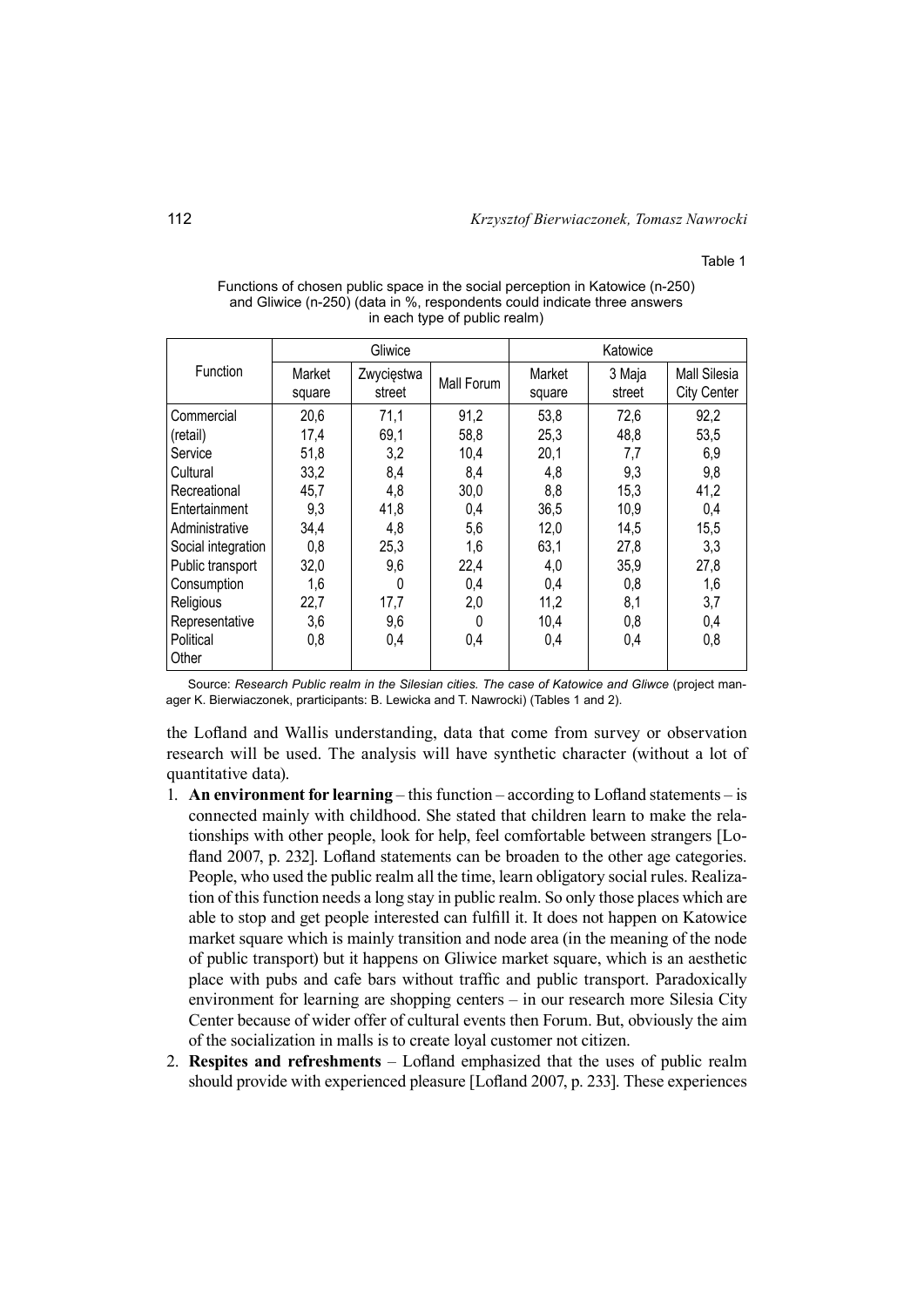stem from having a rest on streets bench, drinking café, speaking with other people. Central places in Katowice do not allow to fulfill this function. There is only one enclave, in which resting is possible (it is a short Wawelska street). The other important Katowice streets in the center (especially 3 Maja street and Stawowa street) are full of people moving between bus and tram-stops and railway station. Although moving people in the city center is not a surprise but the lack of respites and refreshments places is a fault and serious problem of Katowice public realm. Lack of these is used by shopping center (Silesia City Center) which offer place for resting and meeting. Systematic observation of Silesia City Center reveals that people belong to different social categories spend time in this mall not only shopping but also having a rest. It concernes especially people who belong to middle class. The opposite situation is in Gliwice. City center, especially market square, offers places for having a rest. So Gliwice's mall Forum is only an additional possibility of spending time. So city public realm is a real competitor for mall in Gliwice. In the context of respite and refreshment there must be underlined, what the survey shows, that the main places which people use for respite and refreshment are parks, especially Chopin's Park in Gliwice and Kościuszko park in Katowice. Both of them lay nearby city centers and are highly evaluated by inhabitants.

- 3. **Communication center** Lofland underlined that it means "especially communication between and among diverse individuals and groups" [Lofland 2007, p. 234]. This function actually does not exist in the center of Katowice. People mainly go across market square or by streets according to transport nodes or to another places which are situated rather outside unattractive city center. The short conversation and communication acts are possible (and were observed during the research) mostly during the waiting for a tram or in the café bar in Wawelska and Stawowa street. For some, especially young people (it means between 15 and 30 years old) the place which fulfill the communication function in Katowice is Mariacka street which was revitalized in 2009 (but we did not make the systematic observation of it). The creation of pedestrian zone, opening of some clubs, pubs, organization some events: concerts, performances resulted in attracting young people to the street. Gliwice as opposed to Katowice has places in the city center where people can communicate with each other. First of all it is a market square but also some green places nearby Zwyciestwa street. The insufficient number of places of communication (especially in Katowice) causes that this function try to take over malls, especially Silesia City Center.
- 4. **The practice of politics** this function logically stem from the previous one. According to Lofland, even treating public realm as the area that generates information exchange leads to another function concerning practice of politics. Meaning of the politics practicing function is connected rather with civil society activity and it "provides citizenship schooling" [Lofland 2007, p. 235]. Public realm is here a free space "in which people are able to learn a new self respect, a deeper and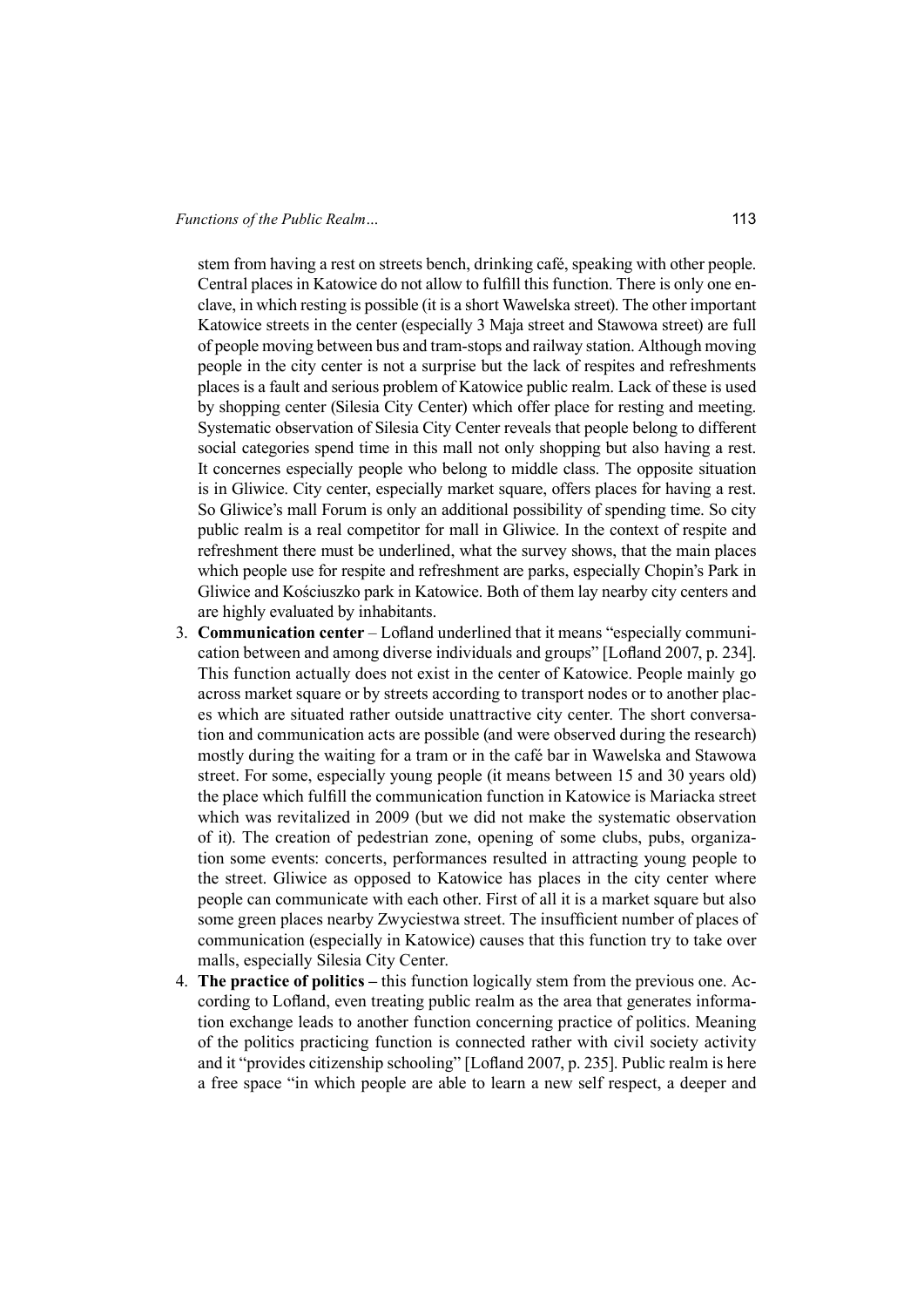more assertive group identity, public skills, and values of co-operation and civic virtue" [Evans, Boyt 1986, p. 18 for Lofland 2007, p. 235]. Katowice has no such places, except slowly creating such atmosphere and role of Mariacka street (but it is more entertainment area then a space of dialogue). Silesia City Center is not interested to play such role either. Here a community of consumption is being created, not the city's citizenship community. This function is fulfilled little bit better in Gliwice. Both on a market square or at Zwycięstwa street we observed some civic activity, for example protest against liquidations of trams and collecting supports for city referendum for recalling the mayor. Paradoxically, the mayor's opponents were collecting it directly under the mayor's window in front of the town hall. But such civic actions took place very rarely.

- 5. The enactment of social arrangements and social conflict "public realm is such an effective setting for visualizing current arrangements *also* makes it an effective setting for enactment of change or proposed change, for the enactment of social conflict" [Lofland 2007, p. 236]. Public realm in both cities fulfill this function slightly. For example they are used for demonstration. More often Katowice public realm is used, but not this one which lies in the city core. Political demonstration are mostly organized on the Silesian Parliament Square (because of the regional government and institutions located nearby). Sometimes market square or 3 Maja street are only transfer paths which lead towards Silesian Parliament Square. The most visible event was organized by Silesian Autonomy Movement – the autonomy march in July 2010 – and it gathered about 1000-2000 supporters of the autonomy idea. Very interesting act was also a protest against demolishing of Katowice railway station building. Although this building was evaluated very negative by inhabitants [Bierwiaczonek 2010; Nawrocki 2005] it had architectural values as the "pearl of brutalism" style. In spite of protests the building was demolished. Such processes are not observed in shopping centers. They are forbidden or strictly restricted. Only in Silesia City Center a flash mob which supported the idea of location in Katowice one of the regional office of the European Parliament was organized (but promoters of this action had an agreement on it). This idea included the marketing image of this mall as well as some action which promote healthy way of life or presentation of arts. [see also Makowski 2004, p. 111].
- 6. **The creation of cosmopolitans** The definition feature of public realm are possibilities of meeting other people and potentially interacting with them or at least, noticing them. It leads to dealing with many different styles of life, which causes the necessity of tolerance for others. So this function is rather not fulfi lled in Katowice. When people go quickly across the center of the city they have no chance to understand or learn different ways of life [see Zukin 2008]. People do get such a chance when they stop in a place like market square in Gliwice. Here they can observe the different others. Rather in the meaning of subculture identity, style of life than ethnic identification – during the observation both in Katowice and Gliwice – only sometimes we could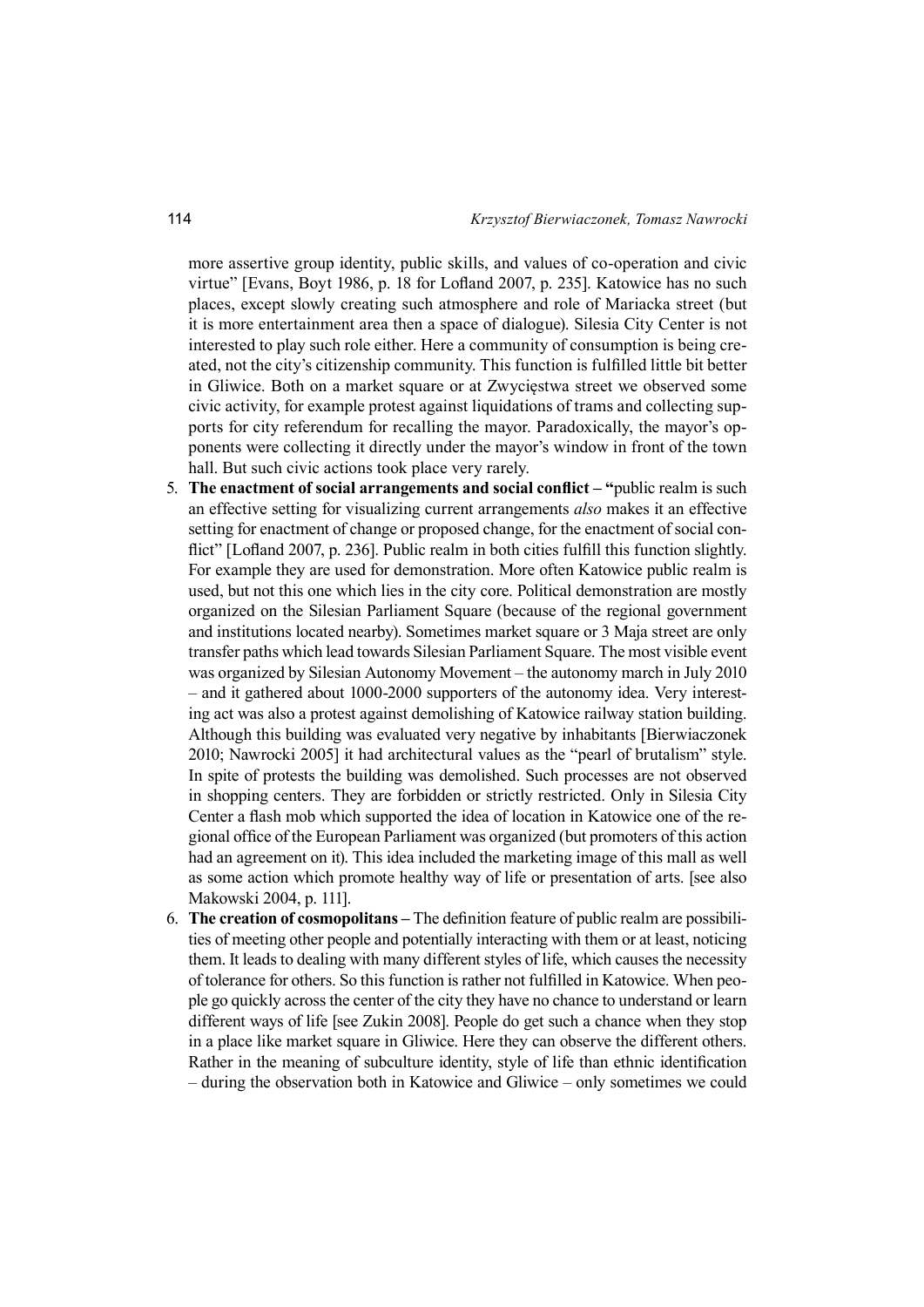observe people that belong to ethnic minorities or foreign tourists. Such people are easier to observe in the shopping centers. But in such cases we can say rather about participation in the consumption spectacle rather than interaction with other's system of values. Malls, on the other hand, exclude beggars, Gypsies or street artists who are present in the city centers. Nevertheless, the creation of cosmopolitism is hard to realize both in Katowice and Gliwice. Creation of cosmopolitans are connected with metropolitan life and both researched Uppersilesian cities are not metropolises yet.

Public realm has also other functions. According to Wallis typology, we can say about next five:

- 1. **Selection of values and making decisions** In different types of public realm "the process of evaluation, choice and promotion of different values is being done continually" [Wallis 1977, p. 214]. Wallis underlined the formal process of making decision but in fact selection values connects also other spheres. For example choices connected with fashion or art can be also made during the social interaction in the public realm. Such understanding of the process rather does not exist in the central places in Katowice. This area is connected, most of all, with formal process of making decision by local authorities. Decisions which create values in art, fashion or even political elections are made on the Mariacka Street or in Silesia City Center. The observation of people in the biggest Katowice mall reveals what is fashionable and "passé". Similar to SCC role plays Forum in Gliwice but it has to compete with Gliwice market square. This place offers wider area of promoted values not only connected with fashion and consumption. But in fact in both cities the area of revealing social ideas and values is rather not so wide.
- 2. **Cognitive processes** staying with the others let people "investigate current values hierarchy of visual information, discover new products on the shop-windows, new trends, subcultures arts or fashion" [Wallis 1977, p. 212]. Nowadays such processes exists also in media, especially in the internet. However they are present in public realm as well, so people are able to gather the information about social environments [Gehl 2009, p. 21]. Both Gliwice and Katowice city center fulfill this function in high degree. There is a lot of visual information about current events, spectacles and mostly new products. Sometimes there is too much such information and we can say about visual pollution in the public realm in the city centers. The similar situation takes place in the shopping centers. But here commercial information are not disturbed by other. Moreover, in the shopping center people are prepared for perception of such communication. So the cognitive processes in the visual sphere in the shopping centers mostly concentrate on commercial ideas (exhibition of art changes it only a little bit). City center offer wider spectrum of communication (sometimes too wide and too chaotic).
- 3. **Social realization of prestige** Being in the public realm and revealing yourself to other people during events, meetings or even simply a walk allows to confirm or obtain social status. It satisfies the need of prestige. Katowice has no place in the city center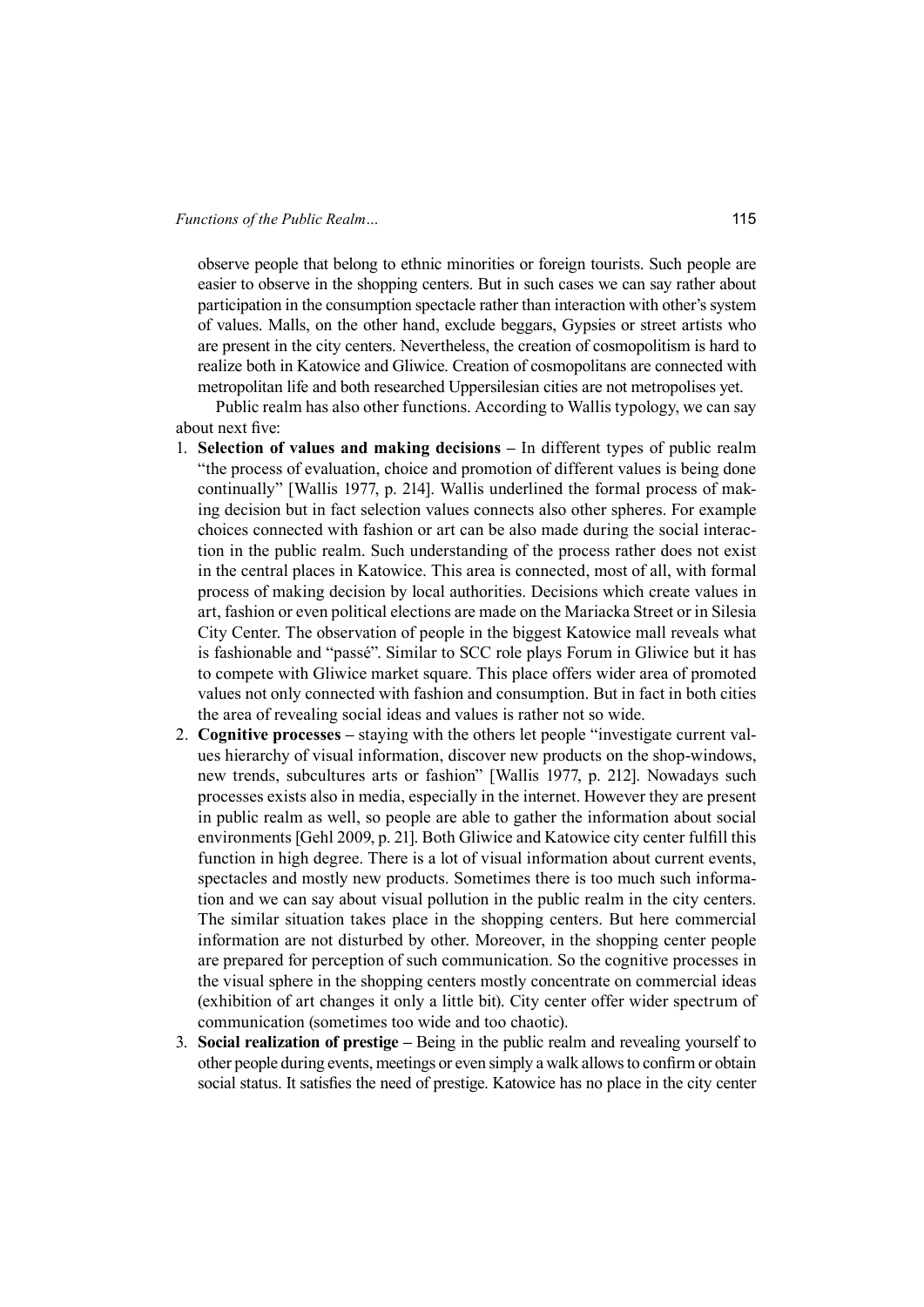#### 116 *Krzysztof Bierwiaczonek, Tomasz Nawrocki*

which allows to communicate itself to the other and underline the prestige. Only Mariacka street has tried to play this role since 2010. But it is considered mainly by young people and some cultural milieu. Silesia City Center takes advantage of this situation and offers some categories of people (especially middle class) safe and attractive place

Table 2

|                                                                  |                  | Katowice                                    |                                                                        | Gliwice          |                                                    |                                                                        |  |
|------------------------------------------------------------------|------------------|---------------------------------------------|------------------------------------------------------------------------|------------------|----------------------------------------------------|------------------------------------------------------------------------|--|
| Function                                                         | Market<br>square | 3 Maja, Wawelska,<br>Stawowa streets        | Mall Silesia City<br>Center                                            | Market<br>square | Zwycięstwa<br>street                               | Mall Forum                                                             |  |
| An environment for<br>learning                                   | $\ddot{}$        | $\ddot{}$                                   | $++$                                                                   | $++$             | $+$                                                | $+$                                                                    |  |
| Respites and refresh-<br>ments                                   | $\mathbf{0}$     | $0/+$<br>(+only in Stawowa<br>and Wawelska) | $+/++$<br>$(++$ for some<br>categories f.e<br>part of middle<br>class) | $++$             | $0/+$<br>$(+$ some<br>green exten-<br>sions areas) | $+/++$<br>$(++$ for some<br>categories f.e<br>part of middle<br>class) |  |
| Communication center                                             | $\Omega$         | $0/+$<br>(+only in Stawowa<br>and Wawelska) | $\ddot{}$                                                              | $++$             | $\ddot{}$                                          | ÷                                                                      |  |
| The practice of politics                                         | $\mathbf{0}$     | $\ddot{}$                                   | 0                                                                      | $\ddot{}$        | $\ddot{}$                                          | 0                                                                      |  |
| The enactment of so-<br>cial arrangements<br>and social conflict | $\ddot{}$        | $\ddot{}$                                   | $\ddot{}$<br>(full control of<br>activity)                             | $\ddot{}$        | $\ddot{}$                                          | $\mathbf{0}$                                                           |  |
| The creation of cos-<br>mopolitans                               | $\mathbf{0}$     | $\mathbf{0}$                                | $++$                                                                   | $++$             | $\ddot{}$                                          | $+$                                                                    |  |
| Selection of values<br>and making deci-<br>sions                 | $\ddot{}$        | $\ddot{}$                                   | $++$                                                                   | $++$             | $\ddot{}$                                          | $\ddot{}$                                                              |  |
| Cognitive processes                                              | $\ddot{}$        | $++$                                        | $++$                                                                   | $++$             | $+$                                                | $++$                                                                   |  |
| Social realization of<br>prestige                                | 0                | $\ddot{}$                                   | $++$                                                                   | $^{\mathrm{+}}$  | $++$                                               | $++$                                                                   |  |
| Social identification                                            | 0                | $\ddot{}$                                   | $\ddot{}$<br>(as a consump-<br>tion community)                         | $^{++}$          | $\ddot{}$                                          | $\ddot{}$<br>(as a consump-<br>tion community)                         |  |
| Social integration                                               | $\ddot{}$        | $\ddotmark$                                 | $\ddot{}$<br>(as a consump-<br>tion community)                         | $++$             | $+$                                                | $\ddot{}$<br>(as a consump-<br>tion community)                         |  |

#### Functions of chosen public realm in Katowice and Gliwice  $(++ -$  function is fully fulfilled,  $+ -$  functions is partly fulfilled,  $0$  – function is not fulfilled)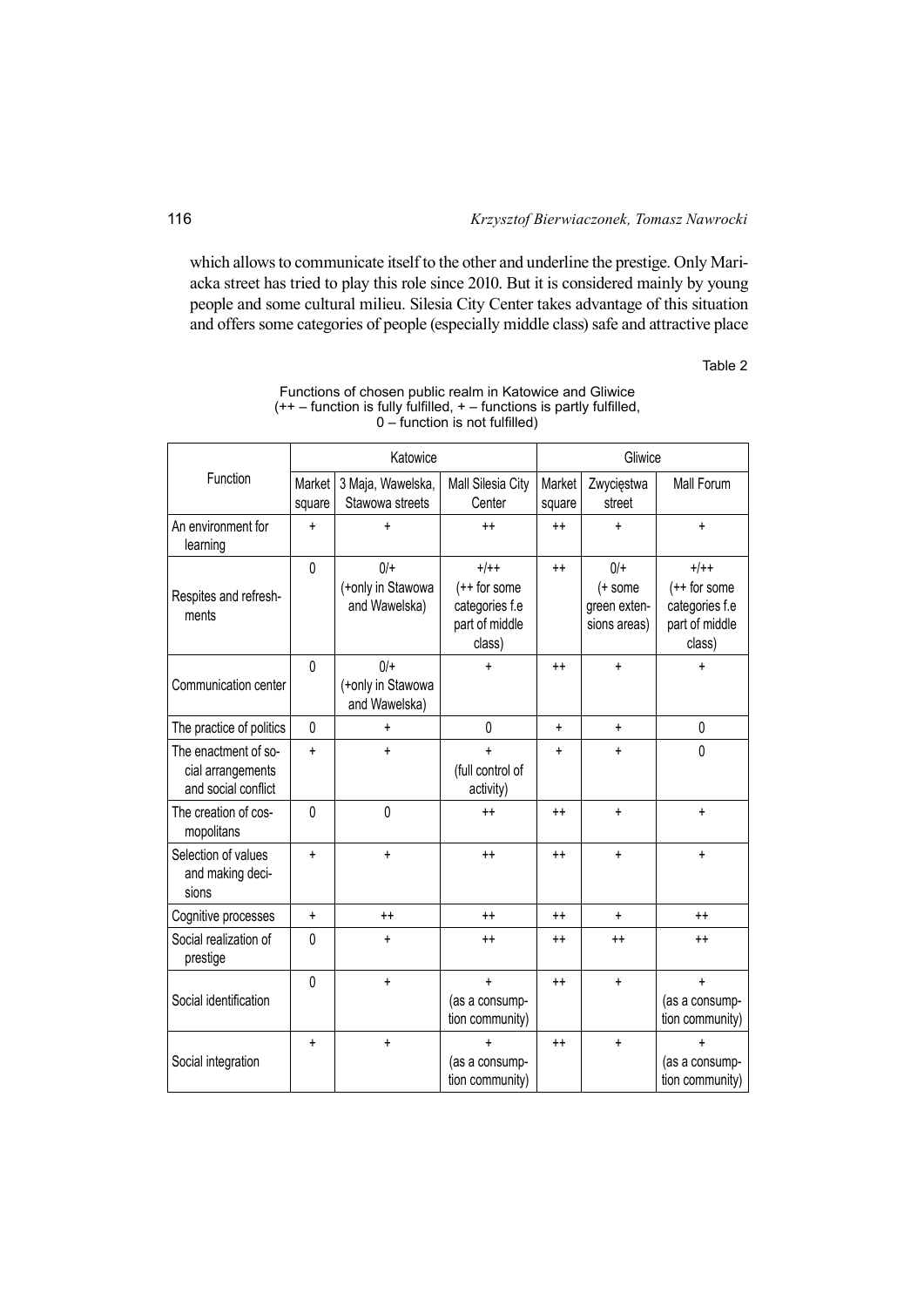for revealing themselves. Research observation showed that people come to Silesia City Center not only for shopping or going to the cinema but also meeting friends or simply walking. Such situation allows to reveal itself to the other. The opposite situation is observed in Gliwice where market square is still a place of realization the social prestige both for young people who visit music club or older who go to café bar. Even when the market square was being renovated people went there to café.

- 4. **Social identifi cation** Public realm, especially the city center, "foster creating the feelings of identification, continuity and community on different levels of social life." [Wallis 1977, p. 214]. Walking in the city, across its squares, streets, parks is first of all a contact with value system which is written in the space and second interacting with known or unknown people. In this way we gain the possibility of identification with some category of people for example district's inhabitants or frequent visitors of club. Katowice lack in such places. Respondents from Katowice when asked about place which confirm their identification with the city most often indicated a multipurpose arena complex "Spodek" (38%). But it is rather a landmark than a place of building identity with the city. Gliwice has such place. It is market square, which was indicated by 51,8% of inhabitants as a meaningful place. What is significant, the new shopping centers rather do not play such roles. They were indicated by 3,2% (Forum in Gliwice) and 8,8% (Silesia City Center in Katowice). Of course they attract people but their purpose is to create community of global consumption not identification with the city.
- 5. **Social integration** Fulfillment of every or many enumerated functions effects in social integration. If the functions are not fulfilled it is hard to say that public realm fosters the social integration of city (or district or street) inhabitants. The results of the research show that it is hard to say about playing some serious role in public realm by central areas of Katowice. The opposite situation is in Gliwice. Here market square plays key role in the process of integration of inhabitants and constitutes the most important public realm in this city. In such situation ambitions of shopping center to play an important role in the system of public realm are minimized. The situation in Katowice shows that when there is no attractive public realm in the city center, the crucial role as a public realm starts playing shopping malls.. Fortunately the situation in Katowice is changing because of the new pedestrian zone with Mariacka street which attracts especially young people. Moreover, Katowice still has a chance to rebuilt its city center and create attractive public realm. This analysis can be summarized in the Table 2.

## **Conclusions**

Presented analysis shows examples of functions of public realm only in two cities. From one hand it is rather case studies from the other hand described situations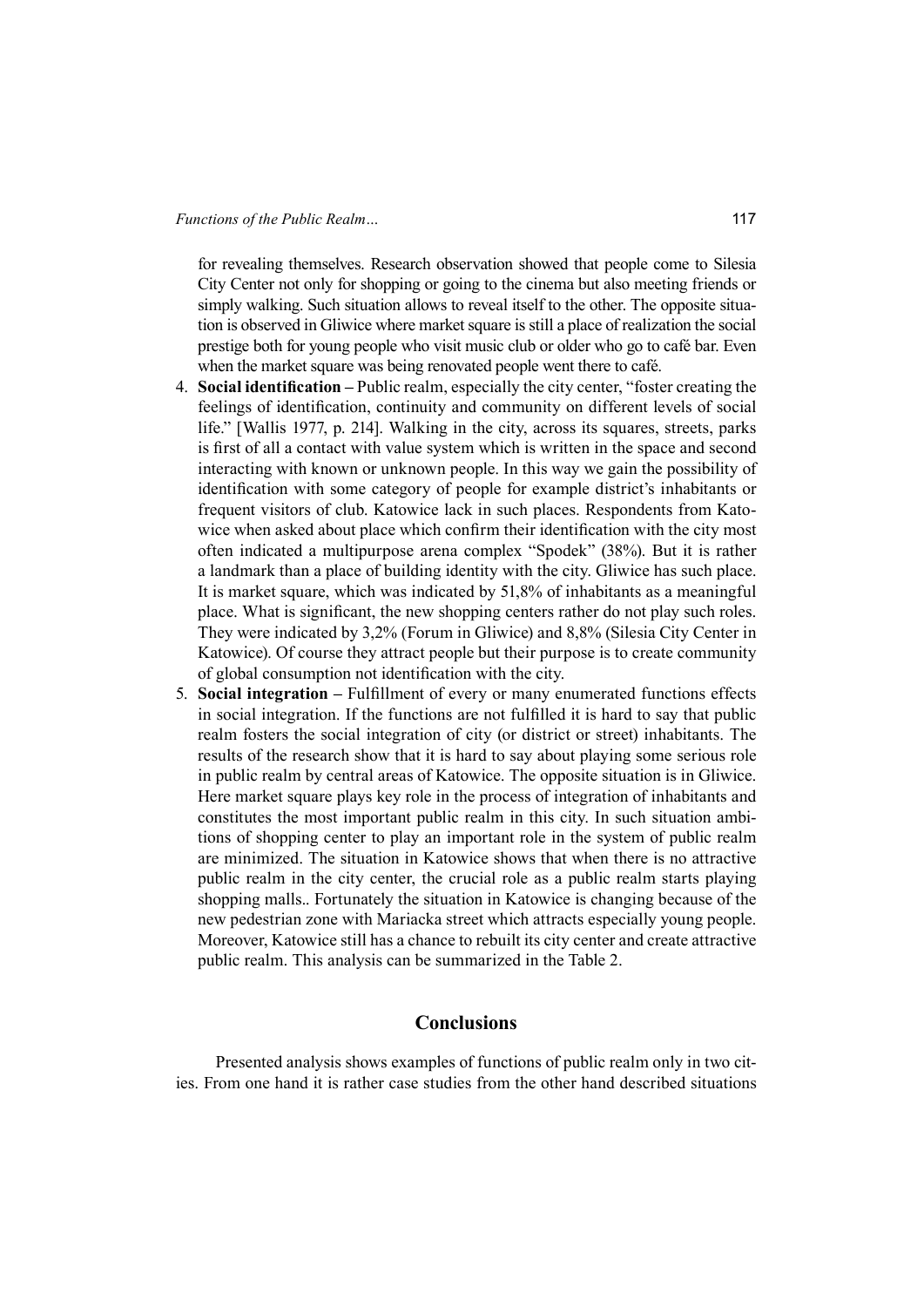look the same in many other cities, especially the ones that look for a new role in postindustrial age. So some conclusions can be more general.

The case of Gliwice shows that in the city which has traditional center with the core in the market square this place still has a functional and attractive public realm. It is still the heart of the city which integrates Gliwice community. Of course such situation can only take place if the city is not so big. Situation in policentric metropolises is different. But Gliwice is not a metropolis. It can be a part of Upper Silesia and Dabrowa Basin metropolis but nowadays it is a separate city. The comparable results of the research concerning the role of the market square were achieved in some other cities, for example Krosno [Malicki 2007] and Rybnik [Nawrocki 2009]. Market square and old town play the most important role and be the most meaningful public realm in these cities.

Case of Katowice shows the other general conclusion. If the city has no functional and attractive public realm in the city center the more important role plays big mall. Silesia City Center mall gets on some function from city center. The most important is commercial one but also some other concerning the presentation of the social prestige and creation of cosmopolitism. The similar situation is diagnosed for example in Łódź [see *e.g.* Brzozowska 2010; Saryusz-Wolska 2010; Szmytkowska 2008]. Paradoxically the space structure in Silesia City Center reminds traditional city with main square, streets and smaller squares. Such structure, often used in designing of shopping centers, helps people to feel comfortable in this simulacrum [Baudrilliard 2005] space. So it shows that people like places which are organized according to archetypical patterns [see Jałowiecki, Szczepański 2002 pp, 331-332]

Both cases present that public realm in the contemporary cities must compete with commercial space. Modern world is based on widely understanding notion of consumption. So the popularity of different consumption space from supermarket across entertainment park to casinohotel is not surprising. Such situation forces local authorities to think of some new ideas concerning public realm. It seems that one of them is organized in an attractive way, themes places attract particular categories of people. It is the way which is introduced in Katowice in Mariacka street which concentrates young people because of the localization of clubs, pubs and organizing some cultural events.

The last general truth, which is only mentioned in this text, says that people estimate parks and other recreational places very high. They are also public realm which play mainly respites and refreshments function but also concentrate a lot of people who belong to different social categories.

#### **References**

Baudrilliard J., 2005, *Symulakry i symulacje.* Przeł. Sławomir Królak, Wyd. Sic!, Warsaw. Bauman Z., 2000, *Globalizacja i co z tego dla ludzi wynika.* Przeł. Ewa Klekot, PIW, Warsaw.